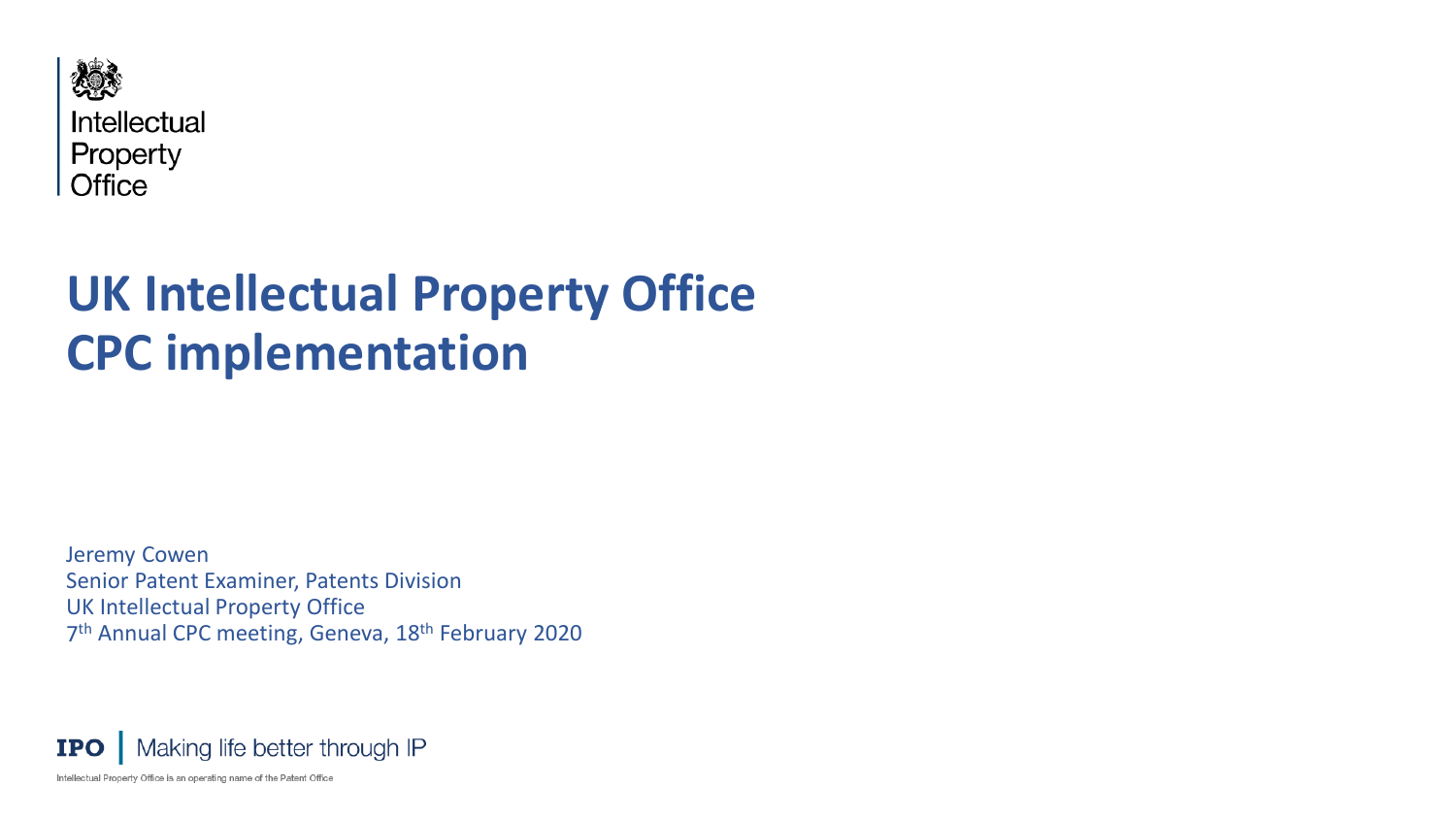

## **UK Intellectual Property Office**

• Medium-sized office, based in Newport, South Wales



- Responsible for supporting IP framework in UK (IP Policy, IP education, Copyright & granting Patents, Trade marks & Design rights)
- >450 staff in Patent Examining Division, >180 recruited between 2014-2018)
- >20,000 patent applications/year [https://assets.publishing.service.gov.uk/government/uploads/system/uploads/attachment\\_data/file/849718/annual-report-and-accounts-2019.pdf](https://assets.publishing.service.gov.uk/government/uploads/system/uploads/attachment_data/file/849718/annual-report-and-accounts-2019.pdf) Making life better through IP **IPO**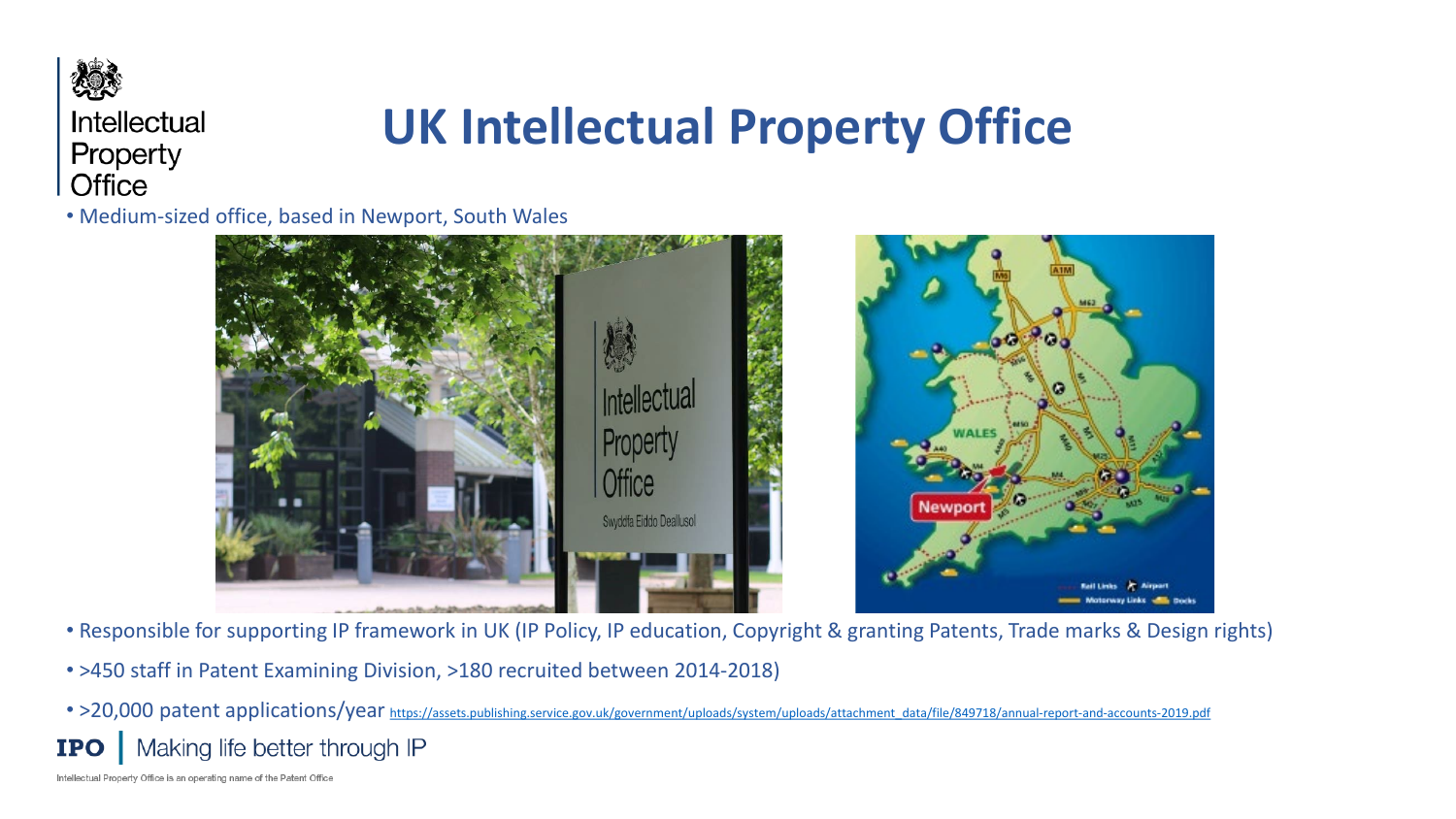

### **Context**

• UK Intellectual Property Office was a historical user of ECLA:

|             | <b>Search</b>                                                                        | <b>Classification</b>                  |
|-------------|--------------------------------------------------------------------------------------|----------------------------------------|
| <b>ECLA</b> | From early 1990s<br>(paper WO/EP/US collection 1990)<br>(electronic from late 1990s) | $1/1/2006 - 27/10/2013$<br>(all areas) |
| <b>CPC</b>  | from $1/4/2013$                                                                      | from 28/10/2013<br>(all areas)         |

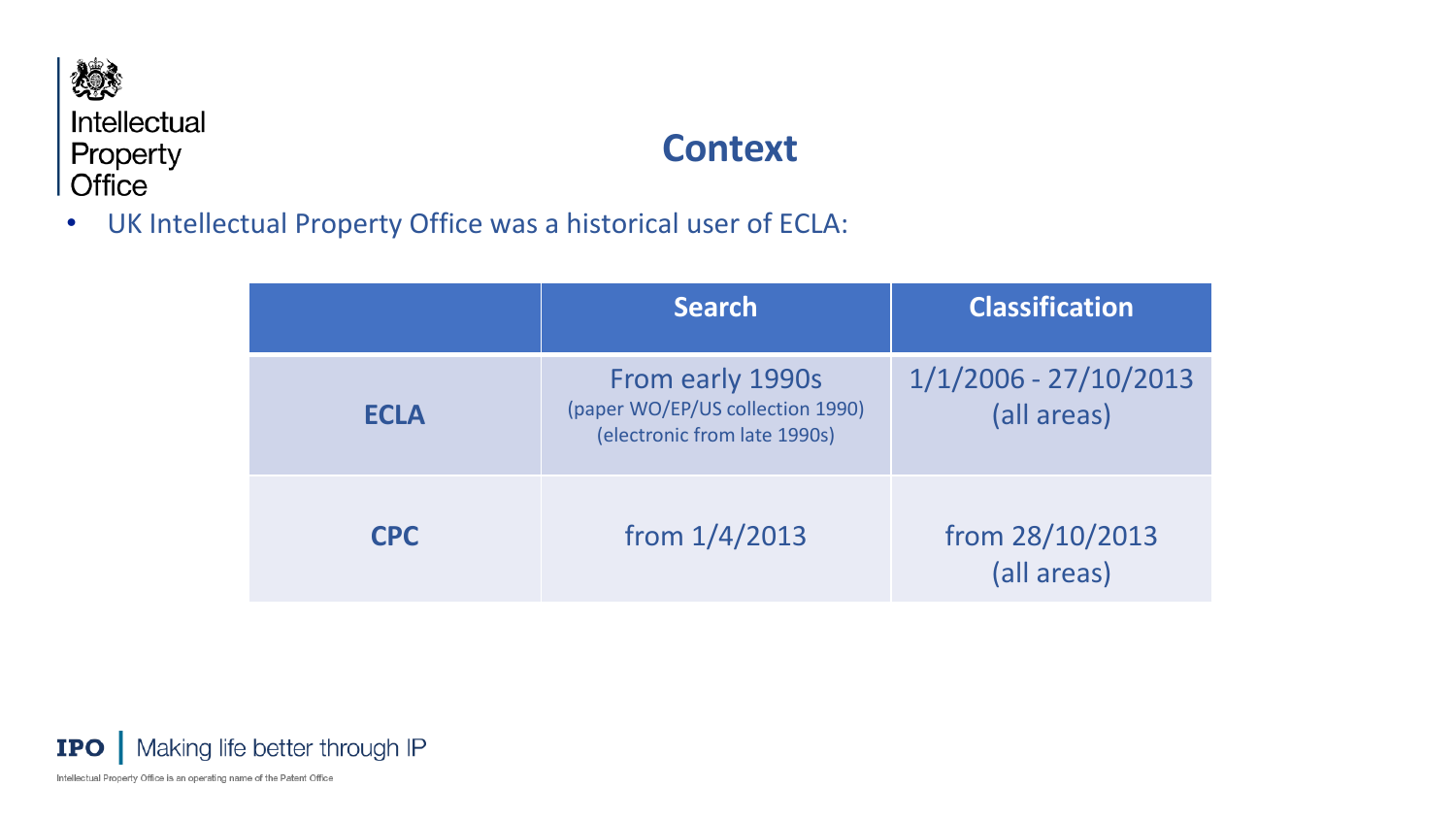

### **CPC classification**

•CPC applied to:

- domestic applications before A & B publication
- **PCT** applications entering the national phase (we republish these as GB A publications)
- •CPC not applied to the backfile
- •GB documentation = part of collection also classified in the CPC by EPO

•CPC archive = in-house collection of former CPC versions to facilitate updating search and classification after CPC revision

•Examiners & Examiner assistants make use of CPC compilation of changes to understand scheme changes and update CPC prior to publication

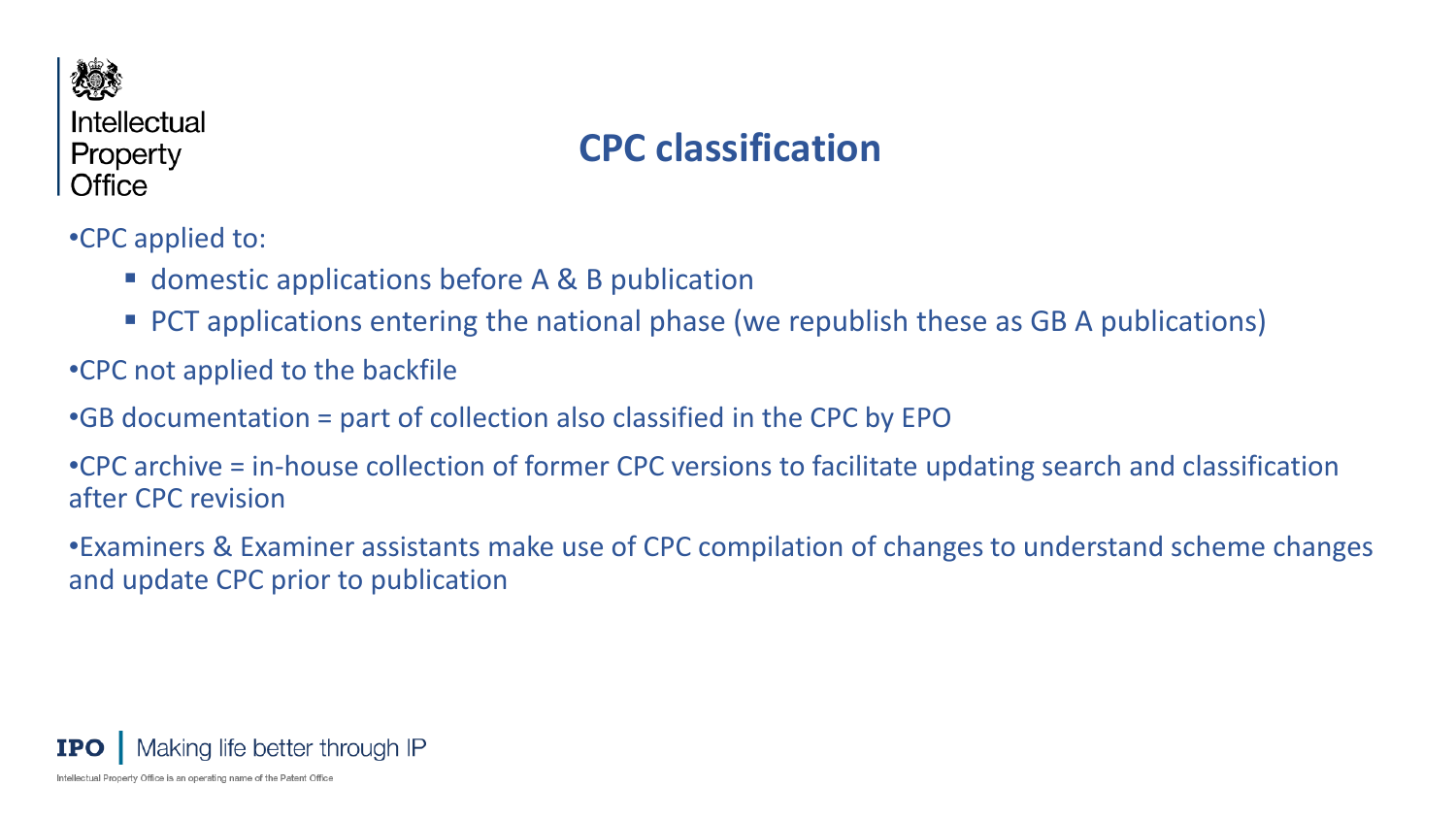### **CPC classification**

#### •PROSE (Patents Reporting Of Search & Examination) – for report writing & IPC, CPC classification



**IPO** Making life better through IP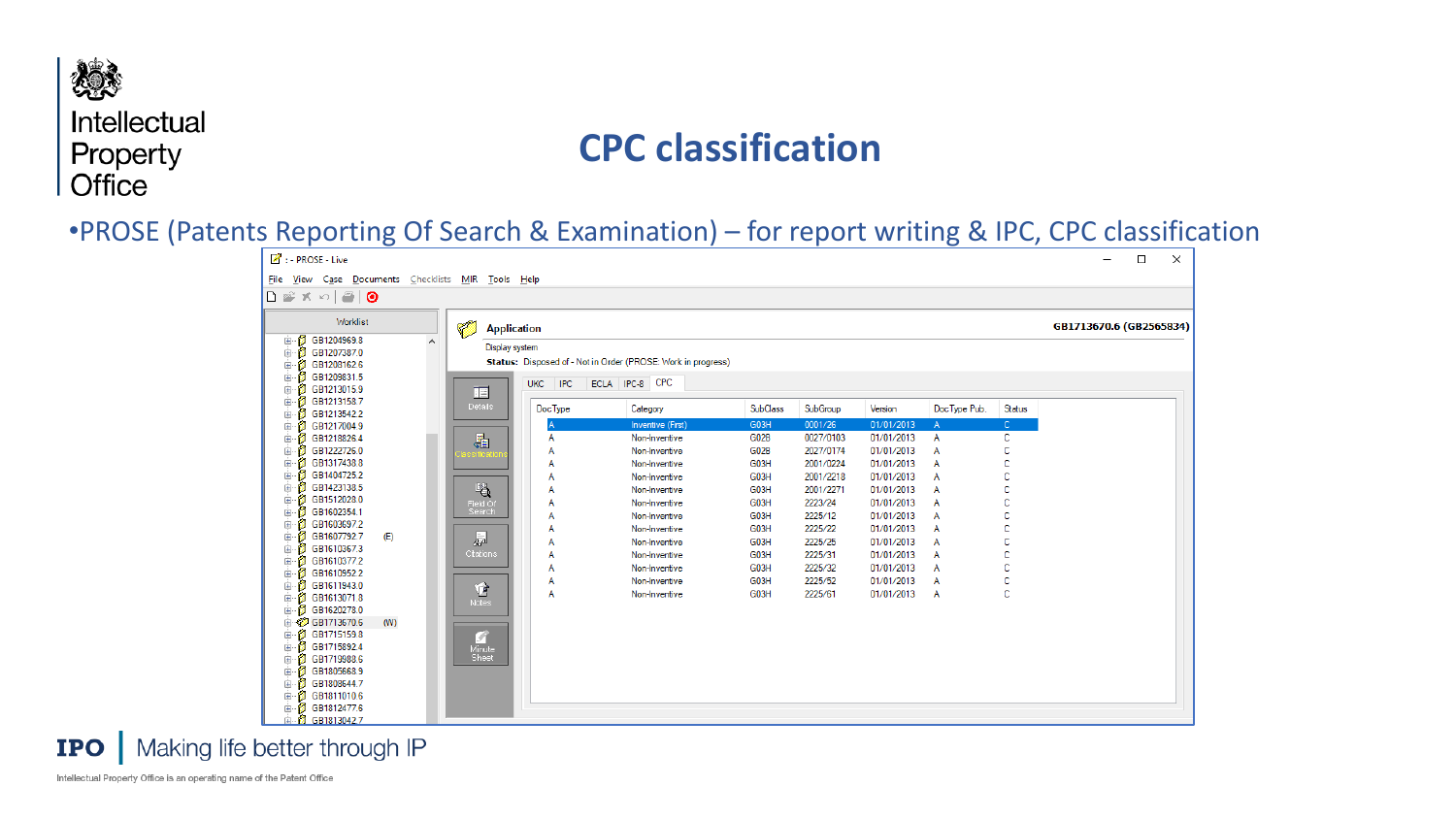### **CPC classification**

#### •ClassTool (Classification Tool) – for selection of IPC & CPC symbols

| ClassTool for PROSE - GB1713670.6 (GB2565834)                                                                                                                                                                                                                                   | $\times$<br>$\Box$                                                                                                                        |
|---------------------------------------------------------------------------------------------------------------------------------------------------------------------------------------------------------------------------------------------------------------------------------|-------------------------------------------------------------------------------------------------------------------------------------------|
| File Edit Favourites Help                                                                                                                                                                                                                                                       |                                                                                                                                           |
| 4<br>♦<br>$\sqrt{2}$<br>O<br>$\overrightarrow{v}$<br>$\mathbb Z$<br>$\Rightarrow$<br>Stop<br>Refresh<br>Print<br>Favourites<br>Options<br><b>Back</b><br>Home<br>Forward                                                                                                        |                                                                                                                                           |
| G03H1/00<br>Search                                                                                                                                                                                                                                                              | $\partial$ Go.                                                                                                                            |
| CPC (as of 01/02/2020)                                                                                                                                                                                                                                                          | Selected Cpc:                                                                                                                             |
| {Subdivided copy, e.g. scanning transfer}<br>G03H 2001/205                                                                                                                                                                                                                      | ಿನ್<br>晒<br>$\mathbb{R}^n$<br>一<br>一<br>∧<br>Remove   Export Export ALL   Revise<br>Copy                                                  |
| {with modification of the nature of the hologram, e.g. changing from volume to surface relief or from reflection to transmission}<br>G03H 2001/207                                                                                                                              |                                                                                                                                           |
| G03H 1/22<br>Select<br>lom holograms (G03H 1/26 - G03H 1/34 take precedence)<br>$\rightarrow$<br>Inventive                                                                                                                                                                      | <b>SubClass</b><br>SubGroup<br>DocType Pub.<br>Version<br>Category                                                                        |
| <b>Additional Information</b><br>G03H 1/22<br>Go To                                                                                                                                                                                                                             | G03H<br>0001/26<br>01/01/2013<br>A Inventive (First)                                                                                      |
| G03H 1/22<br>Stop<br>n optical component}                                                                                                                                                                                                                                       | A Additional Information<br>G02B<br>0027/0103<br>01/01/2013<br>A<br>A Additional Information<br>G02B<br>2027/0174<br>01/01/2013 A         |
| Refresh<br>G03H 200<br>for suppressing higher diffraction orders}                                                                                                                                                                                                               | A Additional Information<br>G03H<br>2001/0224<br>01/01/2013 A                                                                             |
| G03H 200<br><b>Add To Favourites</b><br>optical power, e.g. field lens}                                                                                                                                                                                                         | A Additional Information<br>G <sub>03</sub> H<br>2001/2218<br>01/01/2013 A                                                                |
| G03H 200                                                                                                                                                                                                                                                                        | G03H<br>2001/2271<br>01/01/2013 A<br>A Additional Information<br>G <sub>03</sub> H<br>2223/24<br>01/01/2013 A<br>A Additional Information |
| revealing the real holobject, e.g. container filed with gel to reveal the 3D holobject)<br>Print                                                                                                                                                                                | G03H<br>2225/12<br>01/01/2013 A<br>A Additional Information                                                                               |
| G03H 2001/2215 •••••• {Plane screen}                                                                                                                                                                                                                                            | 2225/22<br>A Additional Information<br>G03H<br>01/01/2013 A                                                                               |
| CARL DAMA of telephonon national course of CLEAN DRAG.<br>PC2020.01                                                                                                                                                                                                             | 2225/25<br>01/01/2013 A<br>A Additional Information<br>G03H<br>G03H<br>2225/31<br>01/01/2013 A<br>A Additional Information                |
|                                                                                                                                                                                                                                                                                 | 2225/32<br>01/01/2013 A<br>A Additional Information<br>G03H                                                                               |
| <b>Subclass G03H</b>                                                                                                                                                                                                                                                            | 2225/52<br>01/01/2013 A<br>A Additional Information<br>G <sub>03</sub> H<br>2225/61                                                       |
| <b>PHYSICS</b><br>G                                                                                                                                                                                                                                                             | G03H<br>01/01/2013 A<br>A Additional Information                                                                                          |
| G03<br>PHOTOGRAPHY: CINEMATOGRAPHY: ANALOGOUS TECHNIQUES USING WAVES OTHER THAN OPTICAL WAVES: ELECTROGRAPHY:                                                                                                                                                                   | Selected IPC8:                                                                                                                            |
| <b>HOLOGRAPHY</b> [4]                                                                                                                                                                                                                                                           | 龟<br>-2.6<br>₽<br>一<br>$\Rightarrow$                                                                                                      |
| G03H<br>HOLOGRAPHIC PROCESSES OR APPARATUS (holograms, e.g. point holograms, used as ordinary optical elements G02B 5/32; analogue computers performing<br>mathematical operations with the aid of optical elements G06E 3/00; holographic storage G11B 7/0065, G11C 13/04) [2] | Export Export ALL Revise<br>Copy<br>Remove                                                                                                |
| G03H                                                                                                                                                                                                                                                                            | Valid To<br><b>SubClass</b><br>SubGroup<br><b>Valid From</b><br>DocType Pub.<br>Category                                                  |
| Note(s)<br>This subclass covers means for producing a record of the phase and amplitude information of a wave-front, which information can be used to reconstruct the original wave-                                                                                            | 0001/26<br>01/01/2006<br>A Inventive (First)<br>G <sub>03</sub> H<br>0027/01<br>A Additional Information<br>G02B<br>01/01/2006            |
| front, or means to reconstruct the original wave-front from a record containing the phase and amplitude information of the wave-front.                                                                                                                                          |                                                                                                                                           |
| G03H 1/00<br>Holographic processes or apparatus using light, infra-red, or ultra-violet waves for obtaining holograms or for obtaining an image from them; Details peculiar<br>thereto $[2,8]$                                                                                  |                                                                                                                                           |
| $\cdot$ Details [2,8]<br>G03H 1/02                                                                                                                                                                                                                                              |                                                                                                                                           |
| G03H 1/04<br>· Processes or apparatus for producing holograms (G03H 1/26 takes precedence) [2,8]<br>G03H 1/06<br>using incoherent light [2,8]                                                                                                                                   |                                                                                                                                           |
| G03H 1/08<br>$\cdots$ Synthesising holograms [2,8]                                                                                                                                                                                                                              | v                                                                                                                                         |
| ---------<br>$-$                                                                                                                                                                                                                                                                |                                                                                                                                           |
|                                                                                                                                                                                                                                                                                 |                                                                                                                                           |

•CPC updated 1st Tuesday after new CPC version enters into force**IPO** | Making life better through IP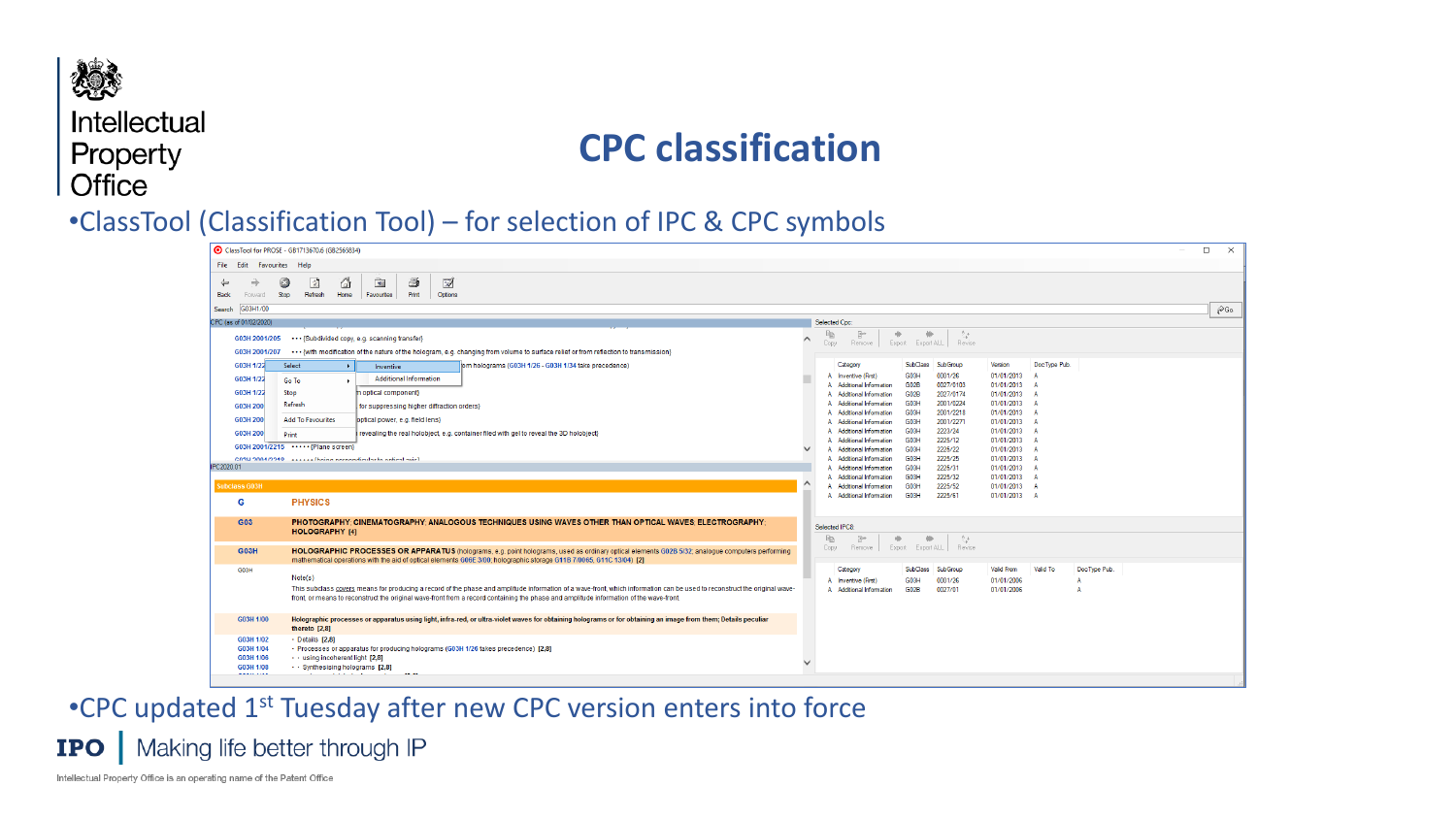

### **CPC data exchange**

•Patent applications published weekly (A = Weds, B = Thurs) at the end of a 5 week publication cycle

•Data supplied to EPO 3 weeks prior to date of publication

•Bibliographic data for all publications (including CPC data) supplied weekly to EPO via ST36 XML file via file transfer protocol (FTP)



•well-established procedure with no recurring issues

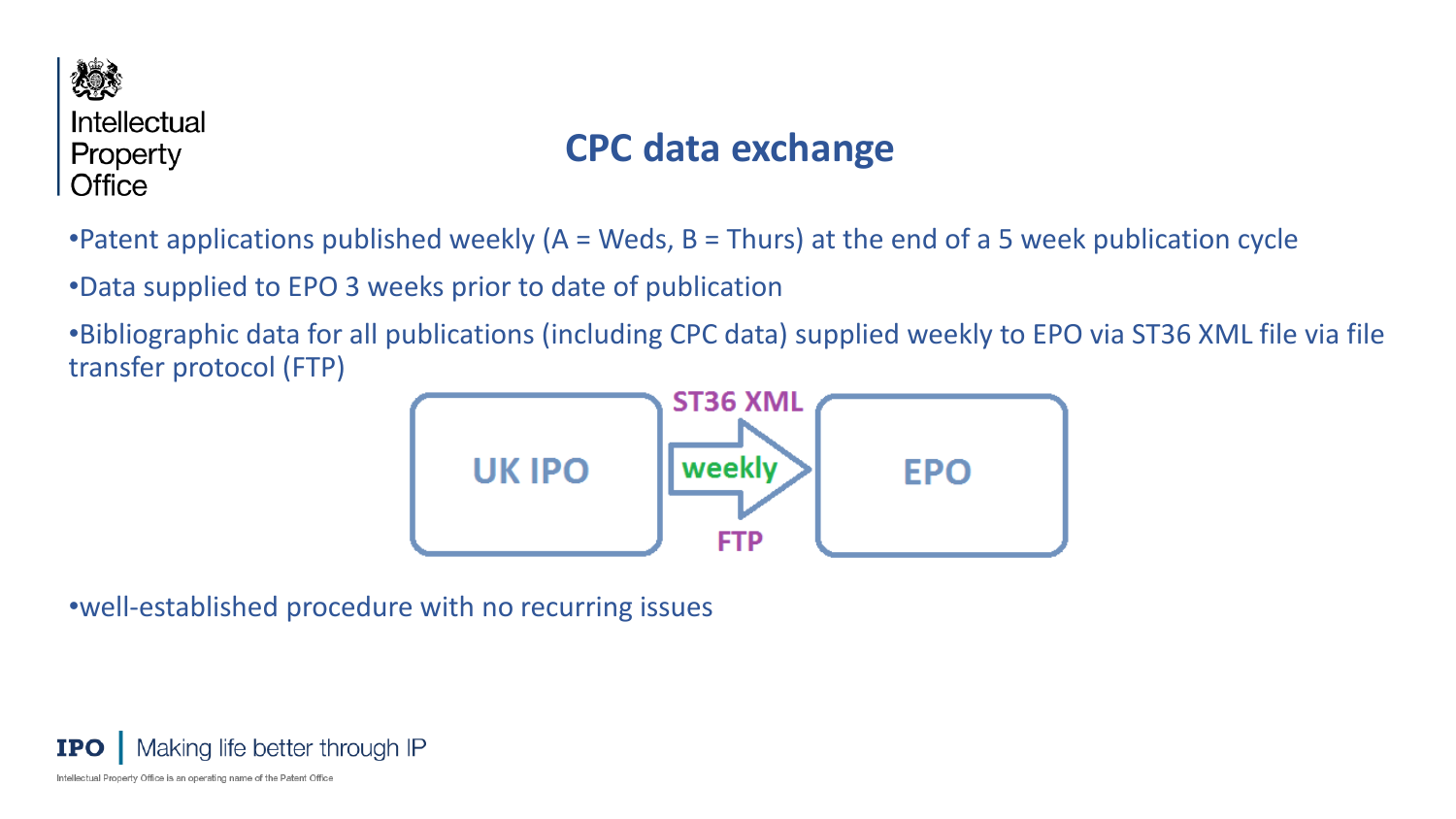

### **CPC training**

#### **ECLA to CPC transition (2012-2013)**

- 2012: early awareness-raising of ECLA > CPC changes
- Early 2013: Examiner training on searching CPC all Examiners searching CPC by 1/4/2013
- Oct 2013: ECLA/ICO symbols on all live, pre-grant applications converted to CPC using 1:1 ECLA-CPC concordance
- From 28/10/2013: PROSE & ClassTool updated & all Examiners start classifying in CPC

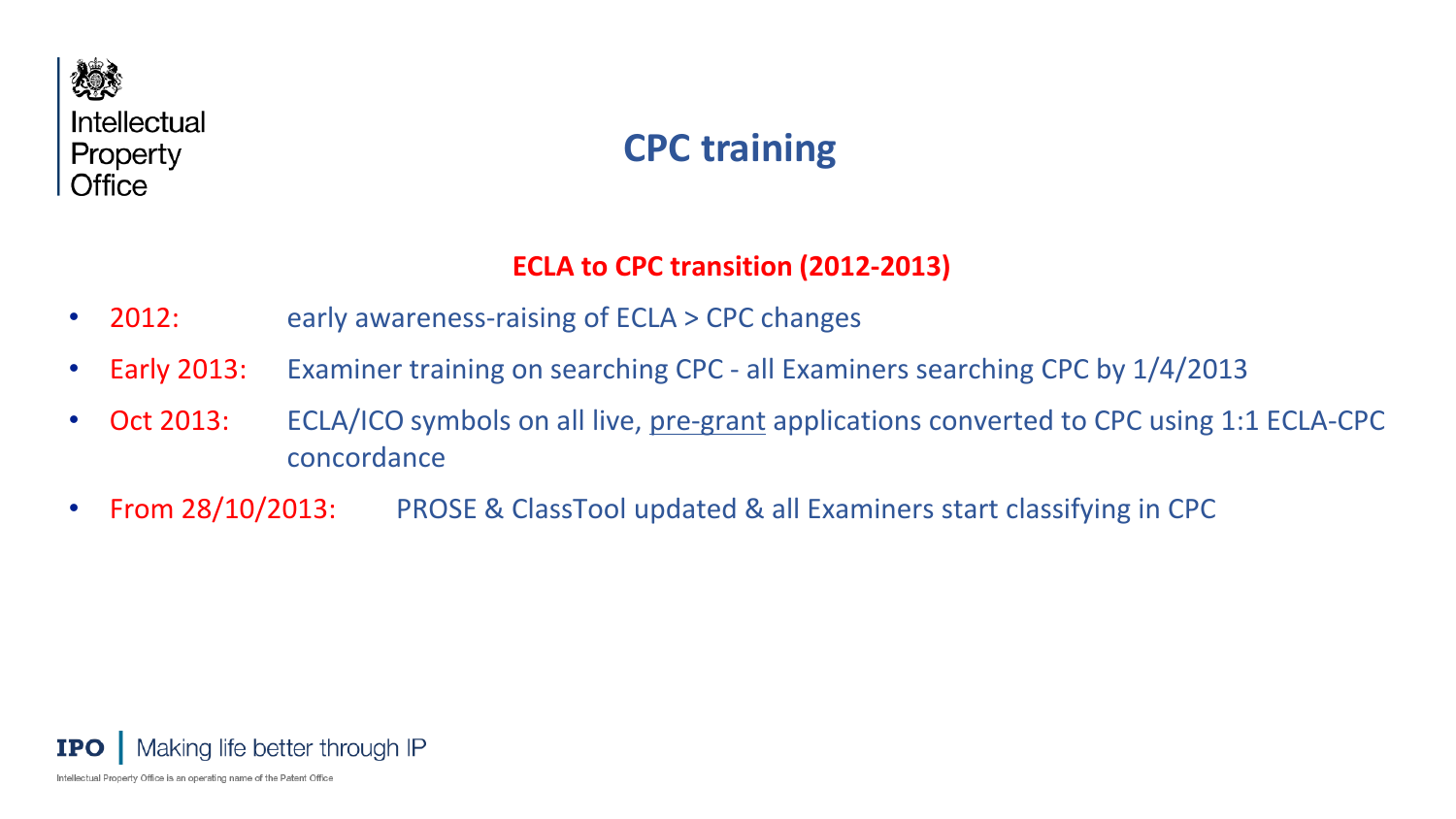

### **CPC training**

#### **Ongoing CPC training**

- Established examiners undertake Regular Examiner Training (RET) on various modules, including a module on IPC & CPC Classification, run several times/year
- Examiners expected to complete all RET modules every 5 years
- Examiners have access to intranet library of classification training material as aide memoires, including FST videos via EPOXY
- Participation in CPC FST training

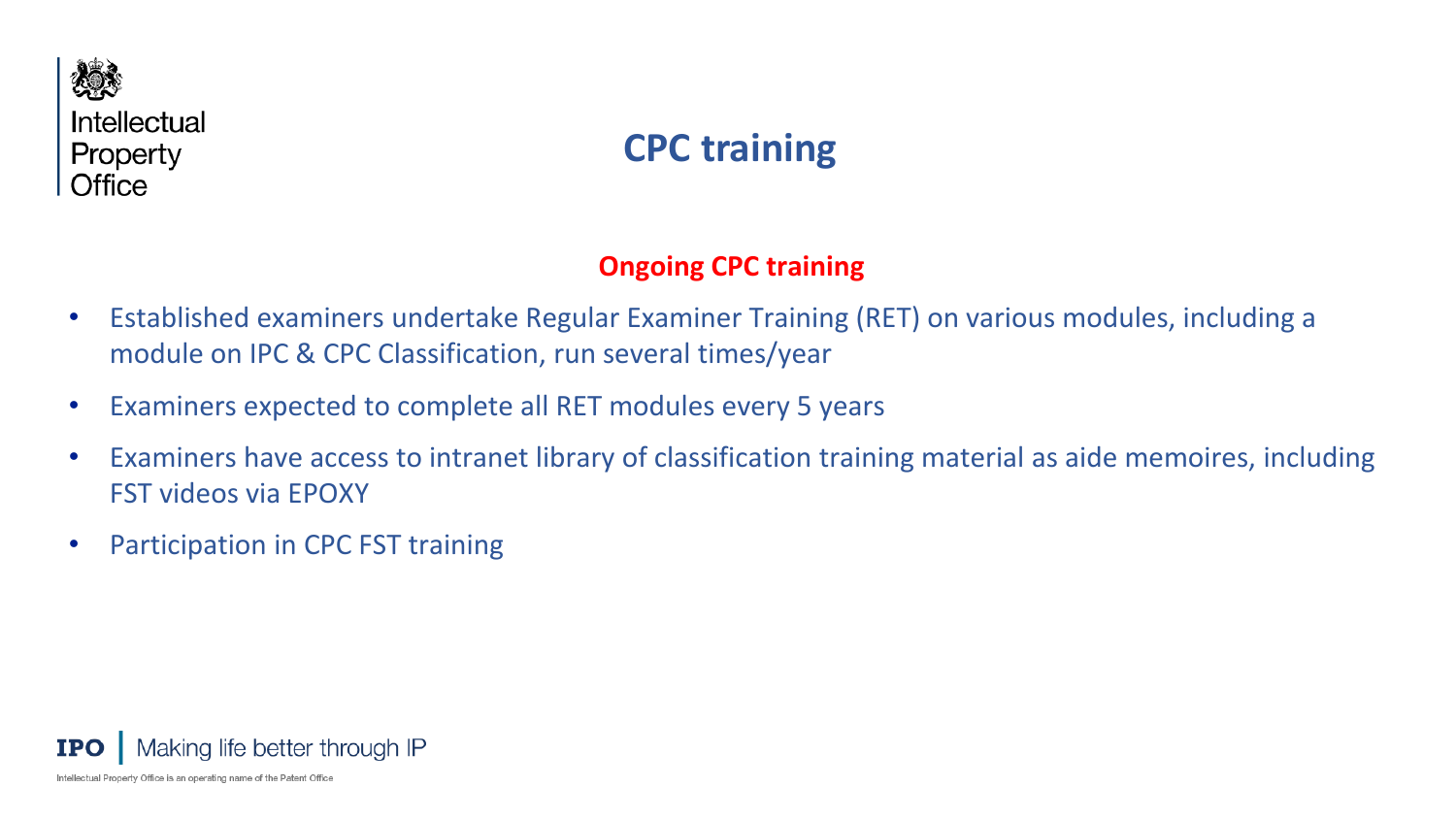

### **CPC training**

#### **New Examiner training**

- 1st month: **Initial Search & Examination Training (ISET)**, including initial classification training
- 2nd month: **new Examiners > Examining groups** 1-1 desk training on live patent applications under close supervision of Senior Examiner
- After 12-18 **Advanced Search & Examination Training (ASET)**, months: including further classification training
- Years 2-3: **Close revision** all trainee Examiners' work (including IPC & CPC classification) reviewed by Senior Examiner
- after 2-3 years Examiners become 'independently proficient' & start RET programme, including IPC & CPC classification training

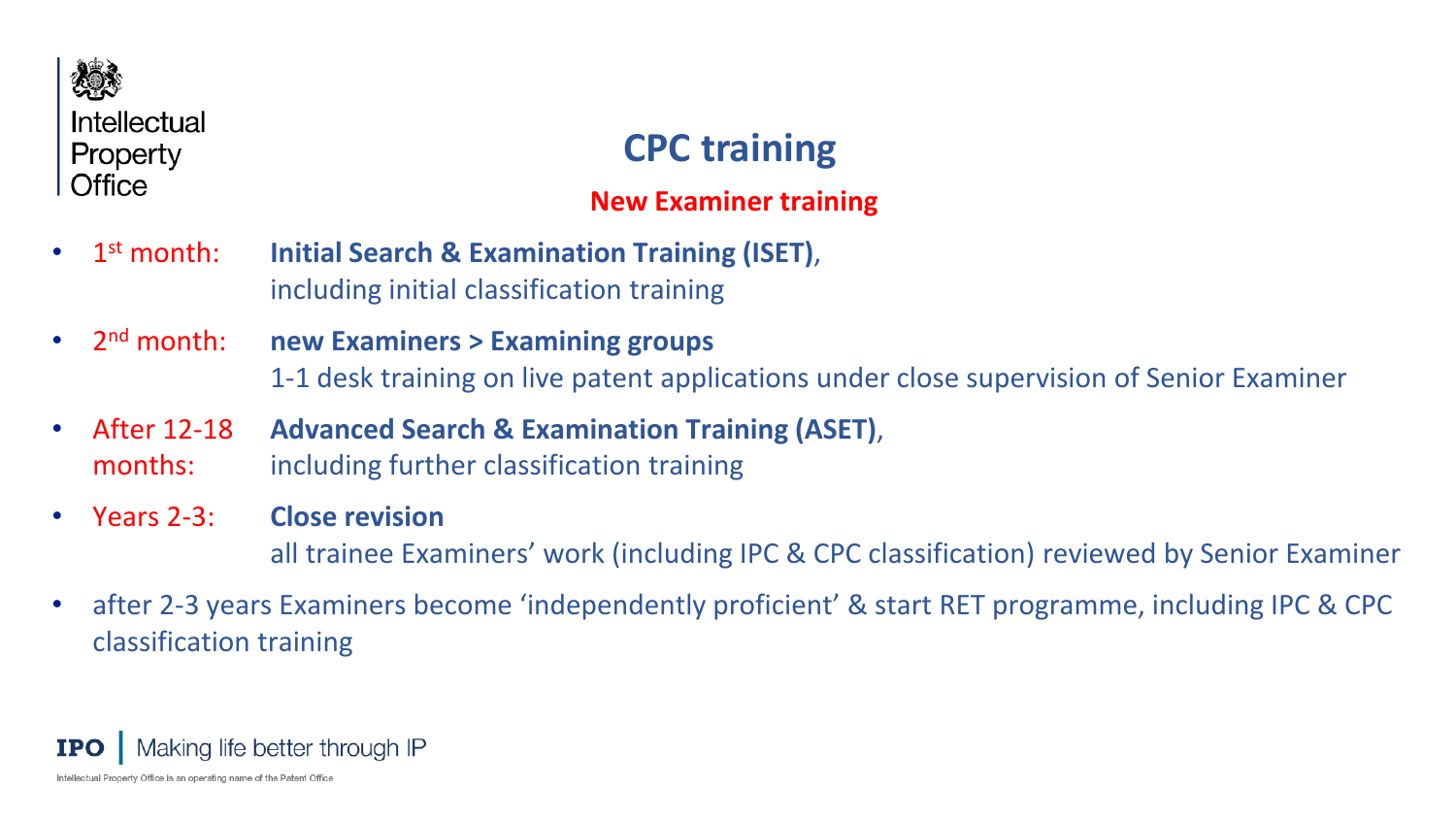

### **CPC quality assurance**

•**Revision** - all trainee Examiner classification supervised by Senior Examiners with expertise in field

•**PEQA** (Patent Examiner Quality Assessment) - all Examiners' work sampled to check all aspects of search/examination, including IPC & CPC classification

•**CPC validation** - automated validation of CPC symbols prior to entry into publication cycle

•**Publication picklist procedures** prevent publication with invalid CPC symbols, due to CPC revision. Applications referred back to Examining groups for reclassification prior to publication Examiner assistants handle administrative symbol updates (version updates & admin transfers)

•**EPO CPC consideration** - EPO-applied CPC is considered on all applications during prosecution to determine possible additional search/classification areas

•**Statistical EPO-IPO CPC comparison** (next slide)

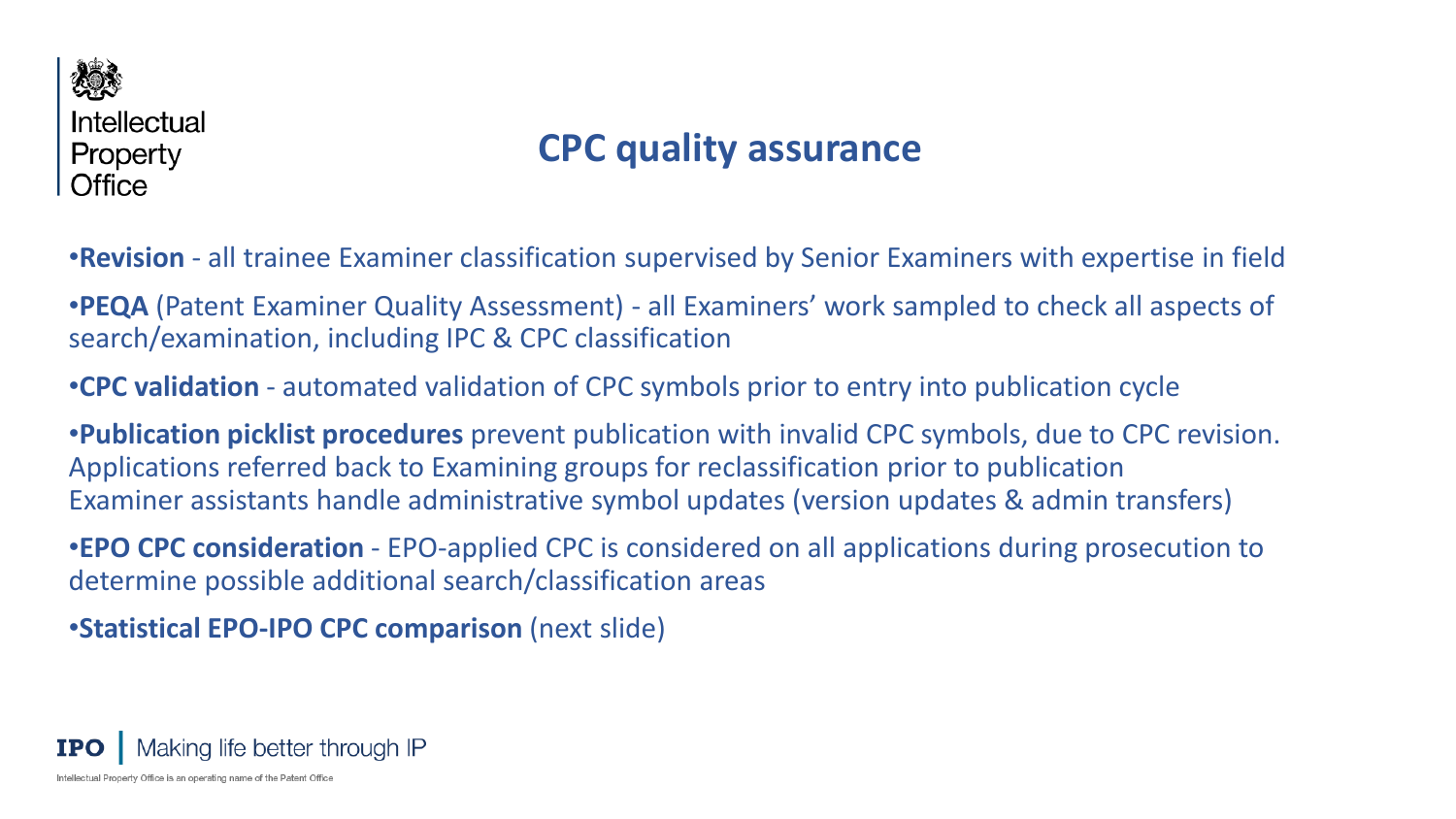

### **CPC comparison**

•Statistical comparison of UK v EPO CPC (PATSTAT) on GB publications to identify:

- number of cases in which EPO have classified in 1 or more additional subclasses, and
- the most frequent subclasses & main groups where EPO have additionally classified

*Example comparison @ subclass level:*

|             | <b>Intellectual Property Office</b><br><b>CPC Classification Comparison Report</b><br><b>Source: Informatics Team</b> |                                                                                                                                         |    |              |              |             |      |             |      |                   |      |                   |      |                          |      |                                                                     |      |                        |             |         |      |                          |      |                          |      |  |  |
|-------------|-----------------------------------------------------------------------------------------------------------------------|-----------------------------------------------------------------------------------------------------------------------------------------|----|--------------|--------------|-------------|------|-------------|------|-------------------|------|-------------------|------|--------------------------|------|---------------------------------------------------------------------|------|------------------------|-------------|---------|------|--------------------------|------|--------------------------|------|--|--|
| <b>CPC</b>  | <b>Number</b><br>Subclass of cases                                                                                    | Cases which EPO classified in<br>Top 5 subclasses in which EPO additionally classified by frequency<br>$0,1,2,3+$ additional subclasses |    |              |              |             |      |             |      |                   |      |                   |      |                          |      | Top 5 main groups in which EPO additionally classified by frequency |      |                        |             |         |      |                          |      |                          |      |  |  |
|             |                                                                                                                       | $\mathbf{0}$                                                                                                                            |    |              | $3+$         | 1st         | Freq | 2nd         | Freq | 3rd               | Freq | 4th               | Freq | 5th                      | Freq | 1st.                                                                | Freq | 2nd                    | <b>Freq</b> | 3rd     | Freq | 4th                      | Freq | 5th                      | Freq |  |  |
| A01B        | 57                                                                                                                    | 52                                                                                                                                      |    | $\mathbf{0}$ | $\circ$      | A01C        |      | <b>B62D</b> |      | ٠                 | 0    |                   | 0    | $\overline{\phantom{a}}$ |      | A01C 7                                                              |      | A01C 5                 |             | B62D 49 |      | $\overline{\phantom{a}}$ | 0    | $\sim$                   | 0    |  |  |
| <b>A01C</b> | 34                                                                                                                    | 25                                                                                                                                      | 8  |              | $\mathbf{0}$ | A01M        |      | A01G        |      | A01N              |      | A63B              |      | <b>B08B</b>              |      | A01M 3                                                              |      | A01G 20                |             | A01G 22 |      | A01M                     |      | A01N                     |      |  |  |
| A01D        | 111                                                                                                                   | 95                                                                                                                                      | 10 | 3            | -3           | G05D        |      | G06T        |      | <b>H04N</b>       |      | A01G              |      | E02F                     |      | G05D                                                                |      | G06T<br>$\overline{7}$ |             | H04N 13 |      | E02F 3                   |      | E02F<br>-5               |      |  |  |
| <b>A01E</b> | 17                                                                                                                    | 14                                                                                                                                      |    | 0            |              | <b>B02C</b> |      | <b>B65G</b> |      | D02J              |      | D04G              |      | D04H                     |      | B02C 18                                                             |      | B02C 19                |             | B02C 21 |      | B65G 19                  |      | D02J                     |      |  |  |
| A01G        | 256                                                                                                                   | 232                                                                                                                                     | 21 |              |              | A01K        |      | A01D        |      | A01M              |      | <b>F16K</b>       |      | <b>F16M</b>              |      | A01D 34                                                             |      | A01K 61                |             | A01M 29 |      | A01K 63                  |      | A23B 7                   |      |  |  |
| <b>A01H</b> | $10-10$                                                                                                               | 6                                                                                                                                       |    |              |              | C07K        |      | A01G        |      | A23L              |      | A61K              |      | A61Q                     |      | C07K 14                                                             |      | A01G 22                |             | A23L 2  |      | A61K 8                   |      | A61K 36                  |      |  |  |
| A01J        | 9                                                                                                                     | 9                                                                                                                                       | 0  | 0            | 0            | $\sim$      |      |             | 0    | $\sim$            |      |                   | 0    | $\sim$                   |      |                                                                     |      |                        |             |         |      | $\overline{\phantom{a}}$ |      | $\sim$                   |      |  |  |
| <b>A01K</b> | 479                                                                                                                   | 441                                                                                                                                     | 29 | 8            |              | A61D        |      | A61B        |      | A01M              |      | A61F              |      | G05D                     |      | A01M 29                                                             |      | A61B 5                 |             | A61D    |      | A61D                     |      | A61D 17                  |      |  |  |
| A01L        | 20                                                                                                                    | 20                                                                                                                                      | 0  | 0            | 0            | $\sim$      |      |             |      | $\sim$            |      |                   | 0    | $\overline{\phantom{0}}$ |      |                                                                     |      |                        |             |         |      | $\overline{\phantom{a}}$ |      | $\overline{\phantom{a}}$ |      |  |  |
| A01M        | 116                                                                                                                   | 107                                                                                                                                     | Q. | $\Omega$     | $\mathbf 0$  | A01K        |      | A01C        |      | <b>A01N</b>       |      | <b>A47B</b>       |      | A61N                     |      | A01C 23                                                             |      | A01K 67                |             | A01K 79 |      | A01N 25                  |      | A47B 91                  |      |  |  |
| A01N        | 175                                                                                                                   | 155                                                                                                                                     | 14 |              |              | A61K        |      | A61Q        |      | C <sub>05</sub> C |      | C <sub>05</sub> D |      | CO5G                     |      | C05D<br><b>Q</b>                                                    |      | $COSG$ 3               |             | A61K 8  |      | A61K 31                  |      | A61Q 17                  |      |  |  |

#### Making life better through IP **IPO**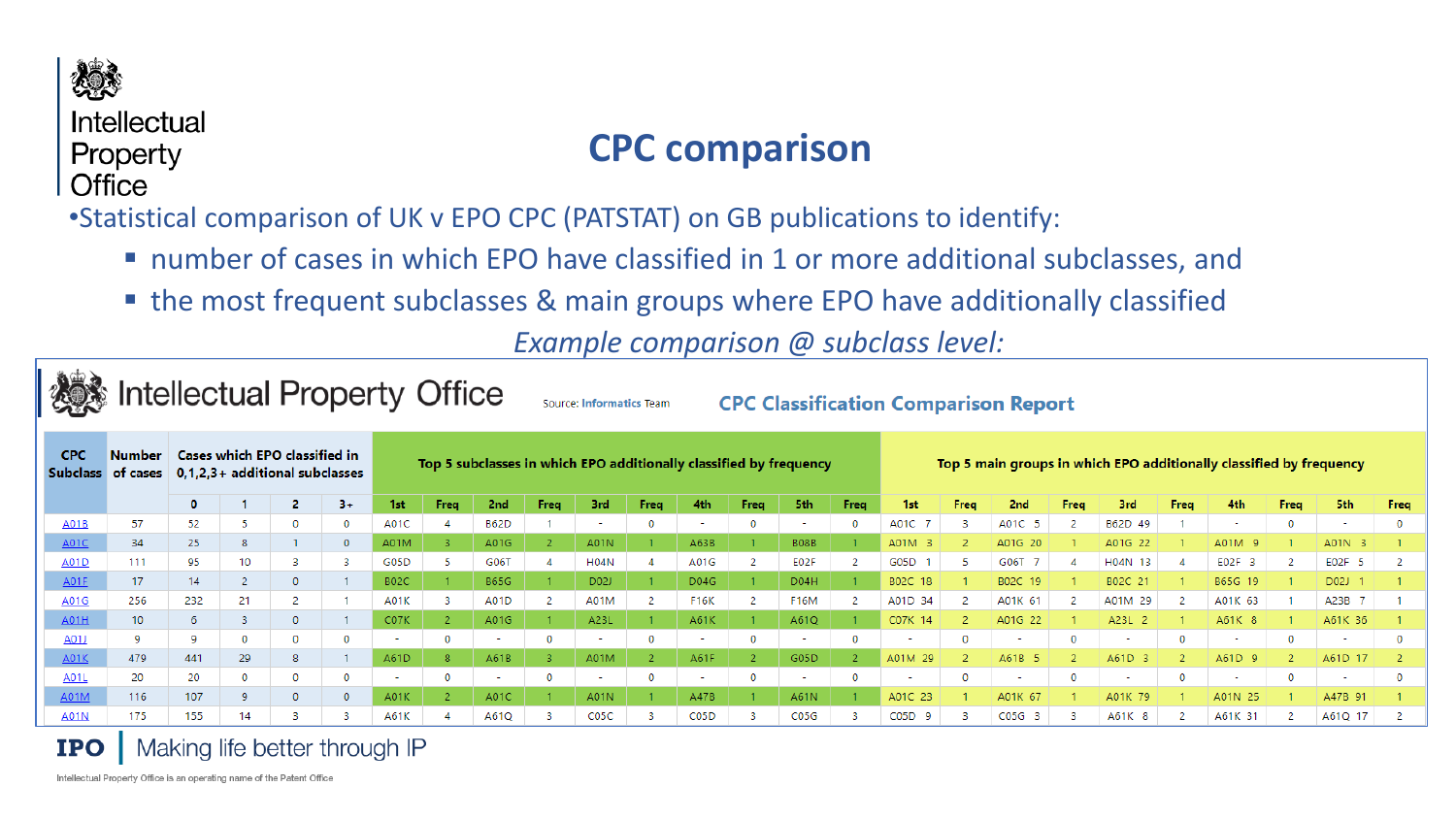

### **CPC comparison**

*Example comparison @ main group level (A01K):*

|                                 | <b>Intellectual Property Office</b><br><b>CPC Classification Comparison Report</b><br><b>Source: Informatics Team</b> |              |                                                                 |          |                    |                                                                    |              |                                  |                |                |          |             |                |                |          |         |                                                                     |                          |          |         |             |                          |              |                          |                |  |  |
|---------------------------------|-----------------------------------------------------------------------------------------------------------------------|--------------|-----------------------------------------------------------------|----------|--------------------|--------------------------------------------------------------------|--------------|----------------------------------|----------------|----------------|----------|-------------|----------------|----------------|----------|---------|---------------------------------------------------------------------|--------------------------|----------|---------|-------------|--------------------------|--------------|--------------------------|----------------|--|--|
| <b>CPC</b><br>82 main<br>groups | Subclass Number<br>of cases                                                                                           |              | Cases which EPO classified in<br>0.1.2.3+ additional subclasses |          |                    | Top 5 subclasses in which EPO additionally classified by frequency |              |                                  |                |                |          |             |                |                |          |         | Top 5 main groups in which EPO additionally classified by frequency |                          |          |         |             |                          |              |                          |                |  |  |
|                                 |                                                                                                                       | 0            |                                                                 | 2        | $3+$               | 1st                                                                | Freq         | 2nd                              | Freq           | 3rd            | Freq     | 4th         | Freq           | <b>5th</b>     | Freq     | 1st     | Freq                                                                | 2nd                      | Freq     | -3rd    | Freq        | 4th                      | Freq         | 5th                      | Freq           |  |  |
| <b>A01K</b>                     | 479                                                                                                                   | 441          | 29                                                              |          |                    | A61D                                                               | 8            | A61B                             | -3             | A01M           | 2        | A61F        | -2             | G05D           |          | A01M 29 |                                                                     | A61B 5                   |          | A61D 3  | 2           | A61D<br>-9               |              | A61D 17                  | 2              |  |  |
| A01K01                          | 70                                                                                                                    | 60           |                                                                 | 3        | $\mathbf{0}$       | A61D                                                               | 3.           | G05D                             | $\overline{2}$ | A61B           |          | A61F        |                | A61G           |          | A61D 3  |                                                                     | G05D                     |          | A61B 5  |             | A61D                     |              | A61D 99                  |                |  |  |
| A01K03                          | 3                                                                                                                     |              | $\Omega$                                                        | $\Omega$ | $\circ$            | $\sim$                                                             | 0            | $\overline{\phantom{a}}$         | 0              | $\sim$         | 0        | ۰           | 0              | $\sim$         | 0        |         |                                                                     | $\overline{\phantom{a}}$ | $\Omega$ |         | $\Omega$    | ٠                        |              | $\overline{\phantom{a}}$ | $\circ$        |  |  |
| A01K05                          | 39                                                                                                                    | 37           | $\Omega$                                                        |          | $\overline{0}$     | A23N                                                               |              | B01F                             |                | G01F           |          | G01G        |                | $\sim$         | $\Omega$ | A23N 17 |                                                                     | B01F 7                   |          | B01F 13 |             | G01F                     |              | G01F 23                  |                |  |  |
| A01K07                          |                                                                                                                       |              |                                                                 |          | $\circ$            | <b>B65D</b>                                                        |              |                                  | 0              |                | ٥        |             | $\circ$        |                |          | B65D 21 |                                                                     |                          | 0        |         | 0           |                          |              | $\overline{\phantom{a}}$ | $\mathbf{0}$   |  |  |
| A01K09                          | 2                                                                                                                     | -2           | $\Omega$                                                        | $\Omega$ | $\circ$            | $\sim$                                                             | $\Omega$     |                                  | ō              |                |          |             | $\Omega$       | ٠              |          |         |                                                                     |                          | $\Omega$ |         | $\Omega$    |                          |              |                          | $\Omega$       |  |  |
| A01K11                          | 8                                                                                                                     | -5           |                                                                 |          | $\mathbf 0$        | A61B                                                               |              | A61D                             |                | H02J           |          | <b>H04B</b> |                | <b>H04W</b>    |          | A61B 5  |                                                                     | A61D 17                  |          | H02J    |             | H02J 50                  |              | H04B                     |                |  |  |
| A01K13                          | 29                                                                                                                    | 21           |                                                                 |          | $\Omega$           | A61D<br>a.                                                         | 2            | A01L<br>$\overline{\phantom{a}}$ | $\mathbf{0}$   | A01M<br>$\sim$ | 0        | A41D<br>÷   | $\mathbf{0}$   | A44B<br>$\sim$ |          | A01L 9  |                                                                     | A01M 29                  |          | A41D 13 |             | A41D 19                  |              | A44B 18                  | $\overline{0}$ |  |  |
| A01K 14<br>A01K15               | 5.<br>34                                                                                                              | -5<br>28     |                                                                 |          | $\circ$<br>$\circ$ | A01M                                                               | 0            | A44B                             |                | <b>BO5B</b>    |          | <b>B68B</b> |                | <b>F41A</b>    | 0        | A01M 29 |                                                                     | A44B 17                  |          | B05B 11 |             | <b>B68B</b>              |              | F41A 9                   |                |  |  |
| A01K 19                         |                                                                                                                       | 2            |                                                                 |          | $\circ$            | ÷                                                                  | 0            |                                  | $\mathbf{0}$   |                | $\Omega$ |             | $\circ$        | ٠              | o        |         |                                                                     |                          |          |         | $\Omega$    |                          | $\Omega$     |                          | $\Omega$       |  |  |
| A01K 23                         | 9                                                                                                                     | 8            | $\Omega$                                                        |          | $\circ$            | A01N                                                               |              | A61B                             |                |                |          |             | $\overline{0}$ |                |          | A01N 47 |                                                                     | A01N 59                  |          | A61B 10 |             |                          |              |                          | $\Omega$       |  |  |
| A01K 25                         |                                                                                                                       |              | $\Omega$                                                        | $\Omega$ | $\circ$            | $\sim$                                                             | $\mathbf{O}$ | ٠                                | 0              | ٠              | $\Omega$ |             | 0              | $\sim$         | o        |         |                                                                     |                          | $\Omega$ |         | $\Omega$    | ÷                        | $\Omega$     | $\sim$                   | $\circ$        |  |  |
| A01K 27                         | 24                                                                                                                    | 22           |                                                                 | $\Omega$ | $\Omega$           | A45C                                                               |              | B65H                             |                |                | $\Omega$ |             | $\Omega$       |                | $\Omega$ | A45C 13 |                                                                     | B65H 75                  |          |         |             |                          |              |                          | $\Omega$       |  |  |
| A01K 29                         |                                                                                                                       |              |                                                                 |          | $\mathbf 0$        | A61D                                                               |              | ٠                                | 0              | ٠              | 0        |             | 0              | $\sim$         | 0        | A61D 17 |                                                                     |                          | 0        |         | $\mathbf 0$ | ÷                        |              | $\sim$                   | $\mathbf{0}$   |  |  |
| A01K31                          | 11                                                                                                                    | -Q.          |                                                                 |          | $\overline{0}$     | A01M                                                               |              | F24F                             |                |                | $\Omega$ |             | $\Omega$       |                |          | A01M 29 |                                                                     | F24F 11                  |          | F24F 12 |             |                          | $\Omega$     |                          | $\Omega$       |  |  |
| A01K35                          |                                                                                                                       | $\mathbf{0}$ |                                                                 |          | $\circ$            | F04D                                                               |              |                                  | 0              | ٠              | ٥        |             | 0              | ۰              | n        | F04D 15 |                                                                     |                          | $\Omega$ |         | $\Omega$    | $\overline{\phantom{a}}$ | $\mathbf{0}$ | $\sim$                   | $\mathbf{0}$   |  |  |
| A01K39                          | 23                                                                                                                    | 22           |                                                                 | $\Omega$ | $\Omega$           | A23K                                                               |              |                                  | $\Omega$       |                | o        |             | $\Omega$       |                |          | A23K 20 |                                                                     | A23K 50                  |          |         | $\Omega$    |                          |              |                          | $\Omega$       |  |  |



**IPO** | Making life better through IP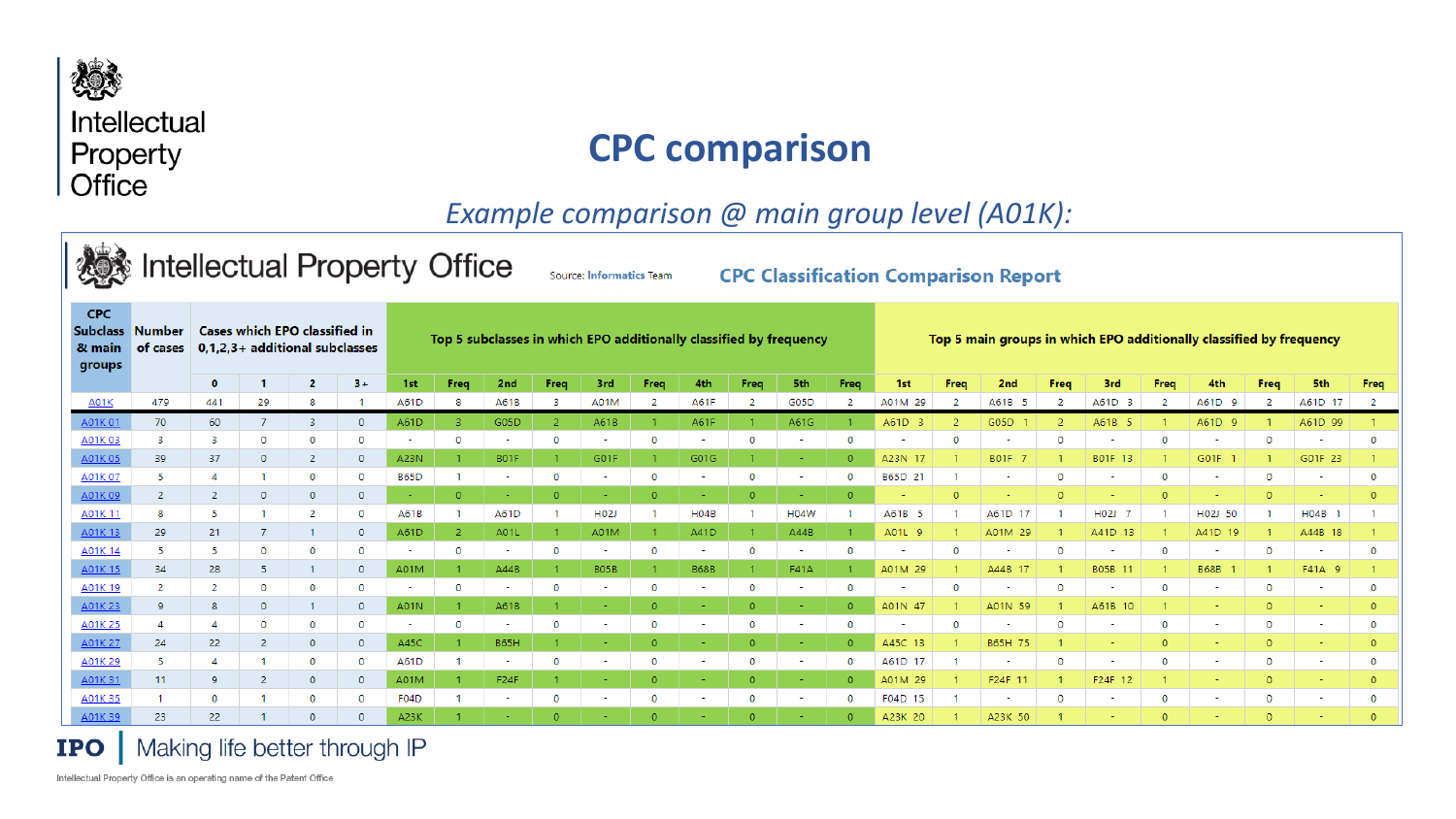

### **CPC - challenges**

•Regularity of CPC revisions

- demands upon IT resources (especially the February release so soon after January)
- maintaining Examiner knowledge of scheme

•Inconsistencies between:

- IPC & CPC scheme (e.g. H04L 41/00 69/00; being addressed)
- **IFC & CPC definitions**

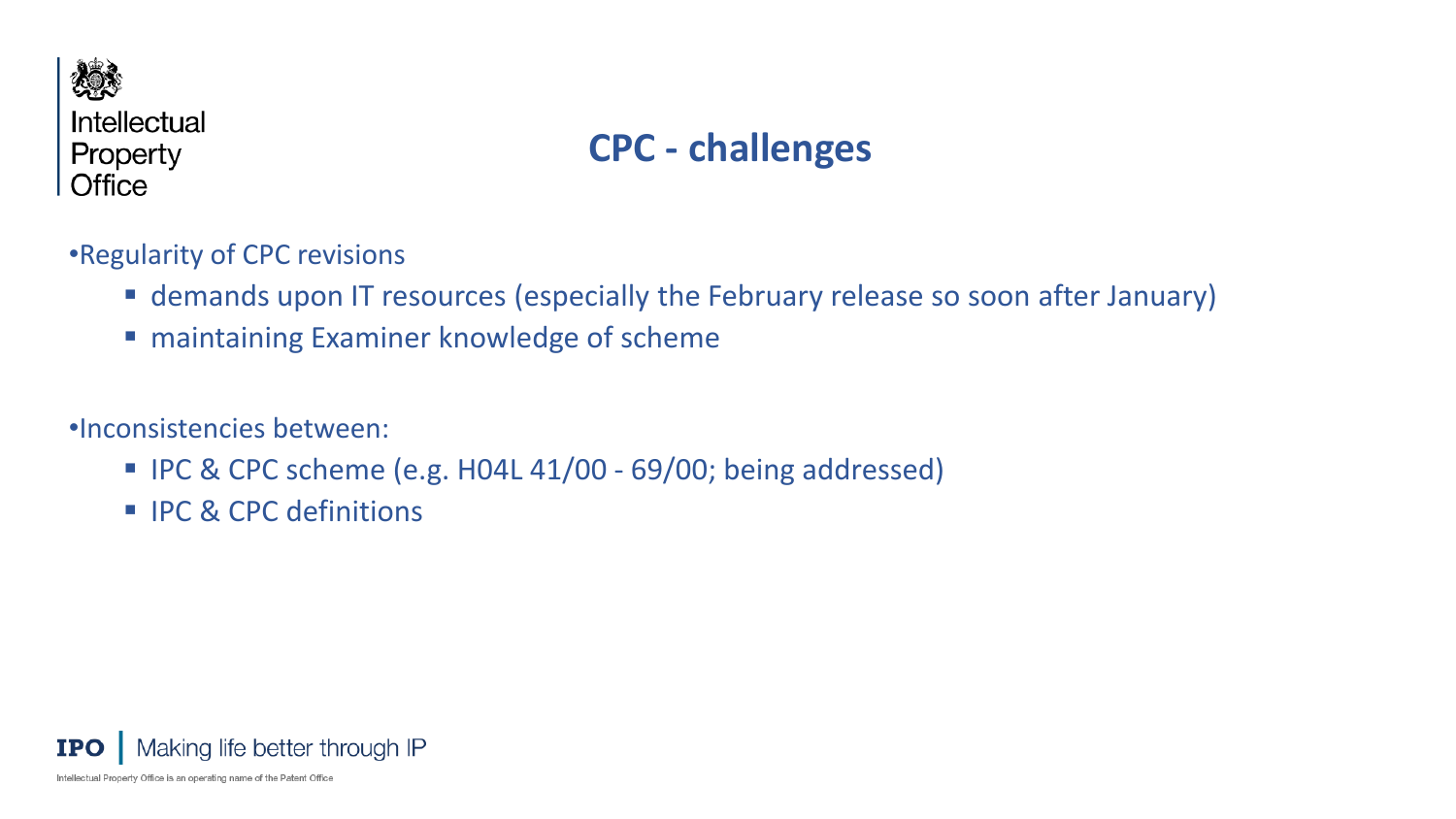

### **CPC - observations**

- 2013 transition from ECLA/ICO to CPC was smooth
- $\checkmark$  CPC now well-embedded for search & classification, but IPC remains an essential part of search
- $\checkmark$  Finer subdivision compared to the IPC
- $\bullet\quad$   $\checkmark$  2000 series groups for focussed search/classification
- $\bullet\quad$   $\checkmark$  CPC compilation of changes a helpful addition
- $\checkmark$  CPC-INTL changes (24-25/8/19) welcome, however:
	- $\Box$  limited communication re implementation date & none after confirming success
	- some EPODOC CPC populations significantly less than population prior to CPC-INTL changes e.g. Section D -6.7%, Section E -9.6% (e.g. E01D -38%), but appeared to recover thereafter



#### Making life better through IP